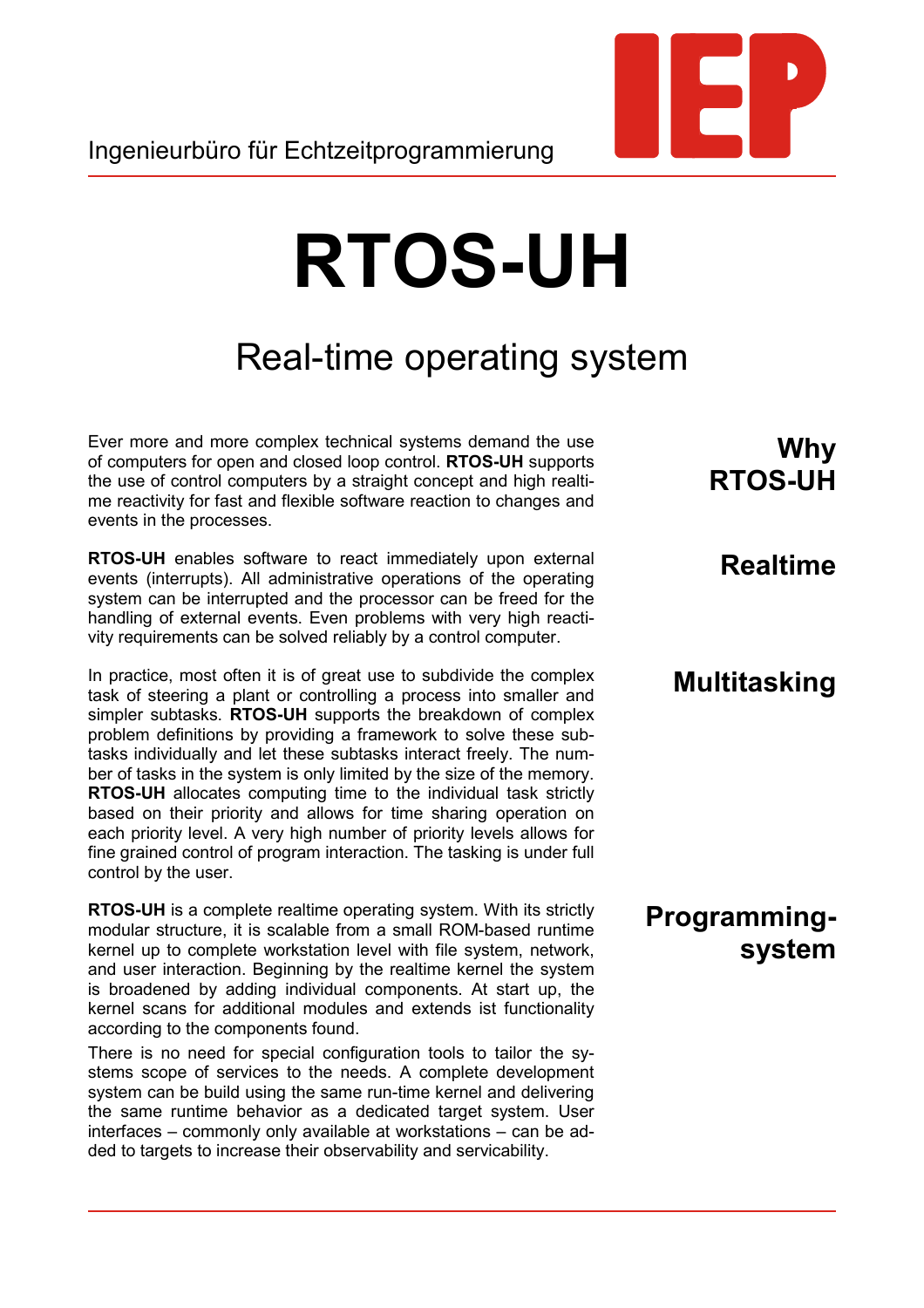|                            | System-Interface                                                                                                                                                                                                                                                                                                                                                                                                                                                                                                              |                            |                                       |                                |                                                                                                                                                                                                                                                                     |  |
|----------------------------|-------------------------------------------------------------------------------------------------------------------------------------------------------------------------------------------------------------------------------------------------------------------------------------------------------------------------------------------------------------------------------------------------------------------------------------------------------------------------------------------------------------------------------|----------------------------|---------------------------------------|--------------------------------|---------------------------------------------------------------------------------------------------------------------------------------------------------------------------------------------------------------------------------------------------------------------|--|
|                            |                                                                                                                                                                                                                                                                                                                                                                                                                                                                                                                               | File-<br>Manage-<br>ment   | Serial-<br>Device-<br>Manage-<br>ment | Network-<br>Protocol-<br>Layer |                                                                                                                                                                                                                                                                     |  |
|                            |                                                                                                                                                                                                                                                                                                                                                                                                                                                                                                                               | Implementation module      |                                       |                                |                                                                                                                                                                                                                                                                     |  |
|                            | Runtime<br>support                                                                                                                                                                                                                                                                                                                                                                                                                                                                                                            | Random-<br>File-<br>Driver | Serial-<br>Driver                     | Network-<br>Driver             | Realtime-<br>kernel                                                                                                                                                                                                                                                 |  |
|                            |                                                                                                                                                                                                                                                                                                                                                                                                                                                                                                                               | Hardware                   |                                       |                                |                                                                                                                                                                                                                                                                     |  |
|                            | system configuration even by an application designer.                                                                                                                                                                                                                                                                                                                                                                                                                                                                         |                            |                                       |                                | The modular structure of the system and the automatic self-<br>configuration of independent individual building blocks allows the                                                                                                                                   |  |
| <b>Operating</b><br>system | As operating system, RTOS-UH manages the resources of a com-<br>puter. An I/O concept based on messages and message queues,<br>an automatic memory management and an integrated error hand-<br>ling serve for comfortable application programming without a large<br>system overhead. A realtime-oriented command interface supports<br>program development and program inspection also under realtime<br>conditions.                                                                                                         |                            |                                       |                                |                                                                                                                                                                                                                                                                     |  |
| <b>Realtime kernel</b>     | <b>RTOS-UH</b> is runnable on all processors of the PowerPC and the<br>MC68xxx families. The assembler-coded realtime kernel provides<br>all fundamental system services like:<br>Dispatcher<br>Process manager (scheduler)<br>I/O management based on messages and message queues<br>Memory management<br>Error handling<br>The realtime kernel is identical in all RTOS UH implementations.<br>All specific system modules as well as the resident user programs<br>are integrated during start-up of the operating system. |                            |                                       |                                |                                                                                                                                                                                                                                                                     |  |
| Implementation             | <b>UH</b> offers<br>Driver for serial and parallel interfaces<br>Network driver for the deployment in LANs and WANs<br>red in accordance to specific requirements.                                                                                                                                                                                                                                                                                                                                                            |                            |                                       |                                | The implementation module consists of hardware-specific initiali-<br>sation code and device drivers. By its modular structure, RTOS-<br>Mass storage driver for Floppys and non removable disks<br>All components can also be used individually and can be configu- |  |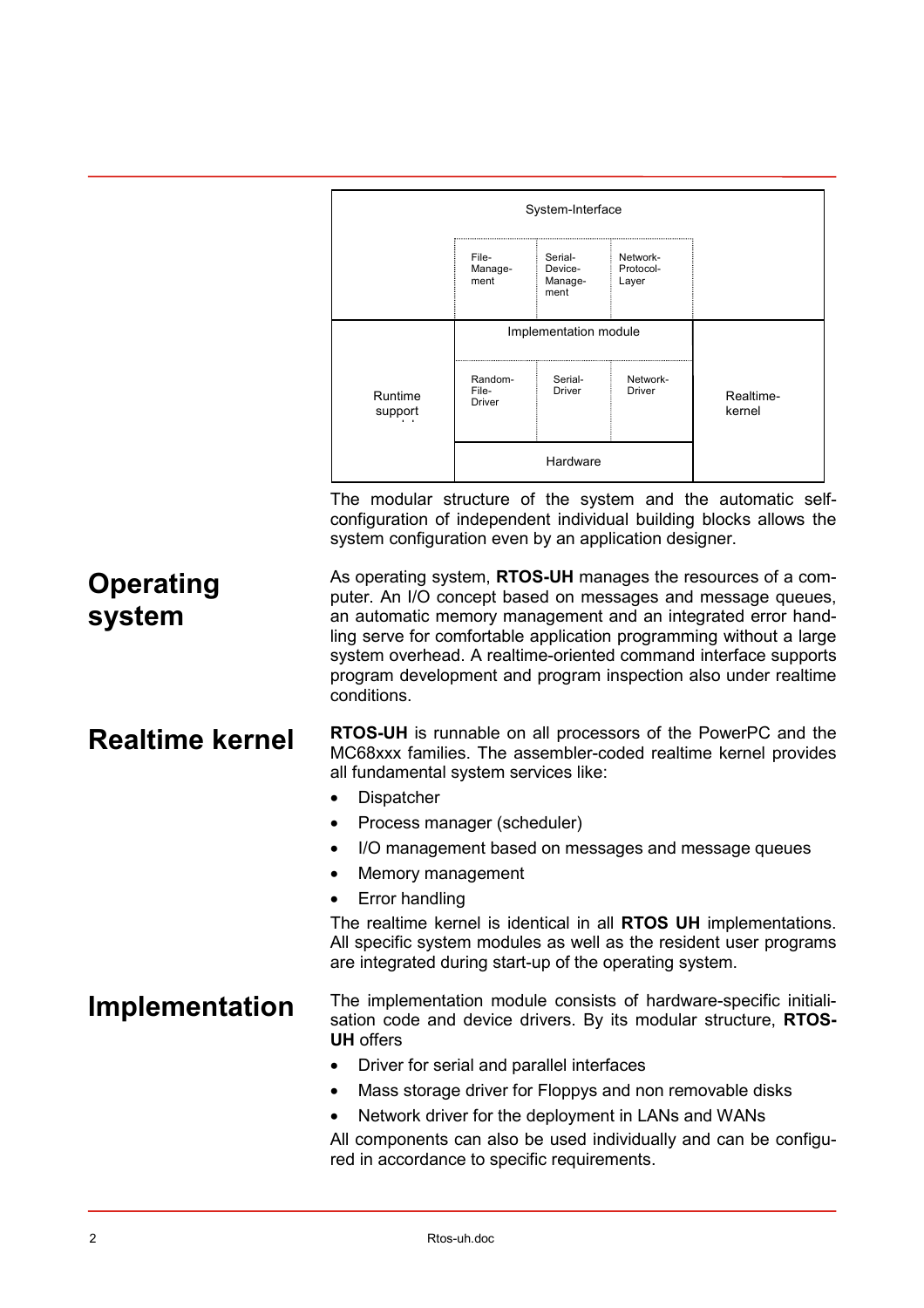**RTOS-UH** provides all application programming interfaces in a run time module. These functions are reentrant, so the operating system and applications can use them at the same time. The commonly used integration of the respective drivers and arithmetic routines into the user programs is void, resulting in reduced memory requirements. Loadable and executable programs require only little space in RAM or ROM.

Systems not headed for specific applications call for an efficient command interface. With commands to show and modify the state of individual tasks, **RTOS-UH** delivers insight and control over the multitasking. At any time a detailled inspection of the systems current working state is possible.

The realtime oriented commands are borrowed from the conforming PEARL-statements:

#### RTOS-UH realtime commands

WHEN *event* [ACTIVATE ] *taskname* [PRIO *number*]; WHEN *event* C[ONTINUE] *task*;

AT *time* [ACTIVATE ] *taskname* [PRIO *number*]; AT *time* C[ONTINUE] *taskname*;

AFTER *duration* [ACTIVATE ] *taskname* [PRIO *number*]; AFTER *duration* C[ONTINUE] *taskname*;

AT *time* ALL *duration* [ACTIVATE ] *taskname* [PRIO *number*]; AT *time* ALL *duration* UNTIL *time* [ACTIVATE ] *task* [PRIO *number*]; AT *time* ALL *duration* DURING *duration* [ACTIVATE ] *task* [PRIO *number*];

AFTER *duration* ALL *duration* UNTIL *time* [ACTIVATE ] *task* [PRIO *number*];

The testing of applications, in particular difficult when running under realtime constraints on a multitasking system, is substantially simplified by an integrated trace facility and lots of low-level debug tools.

The system programming interface provides a uniform software interface to applications und service tools. Build upon fundamental services delivered by the implementation modules, the system interface integrates higher level administrative tasks and provides a hardware independent layer of abstraction. The system interface is identical for all versions of **RTOS-UH**, so applications can be easily ported between different processors using **RTOS-UH**.

# **System interface**

# **Runtime support**

# **Command interface**